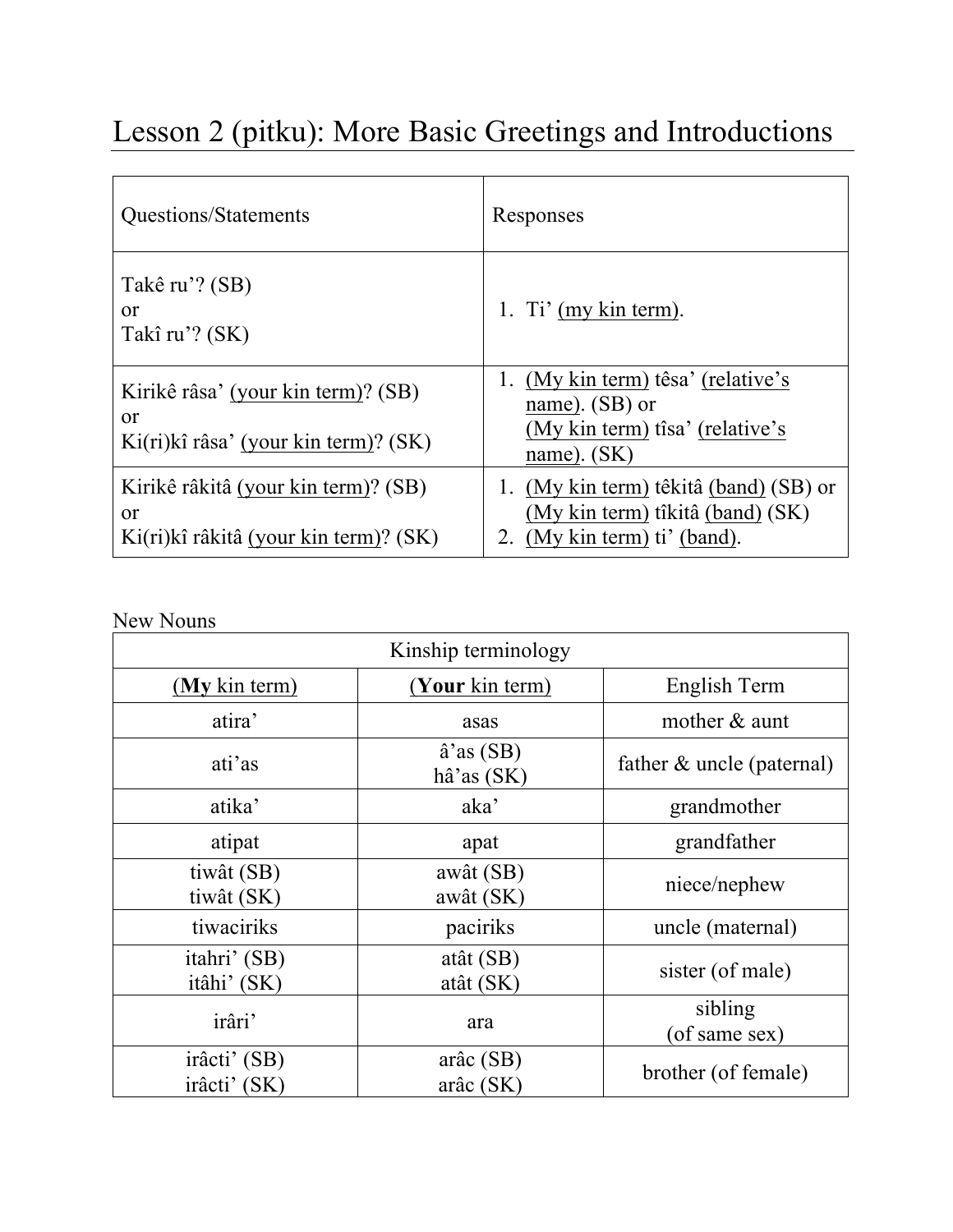| raktiki (SB)<br>raktîki (SK)                  | arakis |           | grandchild                      |
|-----------------------------------------------|--------|-----------|---------------------------------|
|                                               |        |           |                                 |
|                                               |        |           |                                 |
| <b>New Sentences</b>                          |        |           |                                 |
| Takê ru'? (SB)                                |        |           | Who is it?/Who is this/that     |
|                                               |        | $(one)$ ? |                                 |
| Takî ru'? (SK)                                |        |           | Who is it?/Who is this/that     |
|                                               |        | $(one)$ ? |                                 |
| Ti' (my kin term).                            |        |           | She/he is (my kin term).        |
| Kirikê râsa' (your kin term)? (SB)            |        |           | What is her/his name, (your kin |
|                                               |        | $term$ ?  |                                 |
| Ki(ri)kî râsa' (your kin term)? (SK)          |        |           | What is her/his name, (your kin |
|                                               |        | $term$ ?  |                                 |
| (My kin term), têsa' (relative's name). (SB)  |        |           | (My kin term), she/he is named  |
| (My kin term), tîsa' (relative's name). (SK)  |        |           | (My kin term), she/he is named  |
|                                               |        |           |                                 |
|                                               |        |           |                                 |
| Kirikê râkitâ' (your kin term)? (SB)          |        | $term$ ?  | What band is she/he, (your kin  |
| Ki(ri)kî râkitâ' (your kin term)? (SK)        |        |           | What band is she/he, (your kin  |
|                                               |        | $term$ ?  |                                 |
| (My kin term), têkitâ (band/tribe name). (SB) |        |           | (My kin term), her/his band is  |
|                                               |        |           | (band/tribe name).              |
| (My kin term), tîkitâ (band/tribe name). (SK) |        |           | (My kin term), her/his band is  |
|                                               |        |           | (band/tribe name).              |
| (My kin term), ti' (band/tribe).              |        |           | (My kin term), she/he is        |
|                                               |        |           | (band/tribe name).              |
|                                               |        |           |                                 |

## **Useful Phrases**

Iriweturâhe (SB) That's good. Iriwiturâhi (SK) That's good.